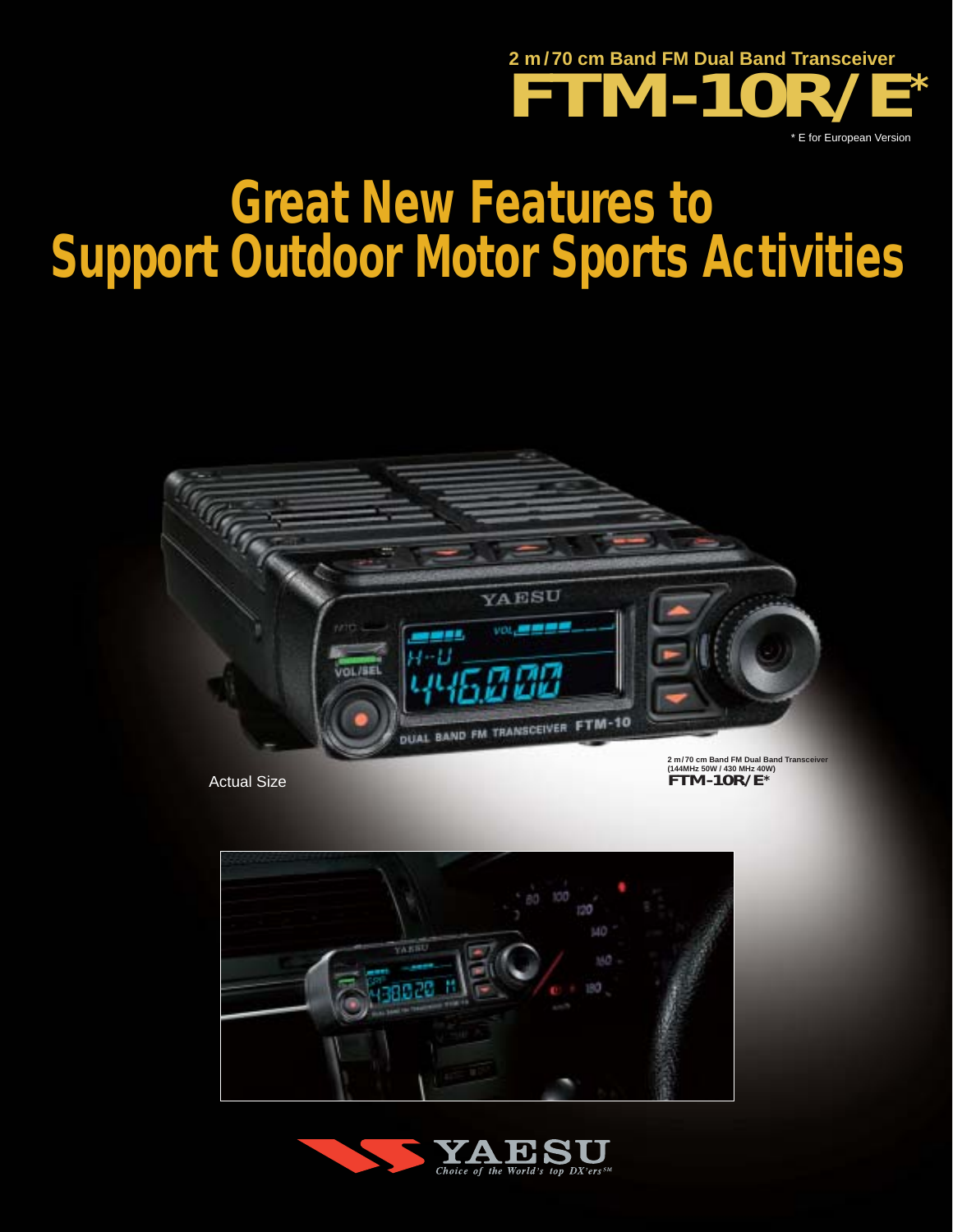# **Newly Designed Mobile Transceiver with Waterproof/Dustproof Front Operation Panel to Support All-Weather Outdoor Activity.**



The die-cast chassis section is not a waterproof structure (FTM10R/E\*).

#### **HIGH QUALITY, WELL BUILT, RUGGED DUAL BAND FM TRANSCEIVER**

**•**The high power RF output of the FTM-10R/E\* is produced by the heavy duty, high efficiency, RF<br>POWER MOS FET POWER MOS amplifier. Powerful and reliable 2 m / 70 cm Band operation is guaranteed.



**•**The FTM-10R/E\* has a completely independent AM/FM broadcast radio receiver, in addition to the amateur band receiver. You will enjoy broadcast band receiver coverage, and high quality operation on the 2 m / 70 cm bands at the same time.

# **•**Band Group Memory System

The versatile memory system uses up to 500 memory channels. Each memory channel can be labeled with an 8-digit alphanumeric tag. The

memory channels may be recalled by a specific operating band, if desired.



• The FTM-10R/E\* has a large 2 inch/50 mm  $\phi$ , 1.5W speaker in the die-cast chassis and is equipped with a high power 8-watt audio amplifier, and a PA function for outdoor operation with the optional MLS-200-M10 speaker(s). A

high quality 1.1 inch/28 mm  $\phi$  speaker is built into the detachable front panel; you can operate it like an HT!



# **•**Great new appearance! The keys and indicators **EASY-TO-OPERATE PACKAGE!**

**COMPLETE NEW STYLING** 

are illuminated with very bright LEDs. The bright ocean blue negative type LCD display is easy on your eyes.



**•**Super compact detachable front panel is ready to go with your motor vehicle!

• The microphone and PTT button are built into **•** 200<sup>-M110</sup> external loudspeaker is **•** use in a noisy outdoor environment. the front panel. Detach the front panel with onetouch release when transmitting! The detachable front panel may be separated from the main chassis, and attached to a flat metal surface with the magnetic mounting bracket.



# NB:

- 1) Use of a communication device with a display while driving may be prohibited in some states and some Countries.
- 2) Optional microphones and the external microphone jack MEK-M10 are also available.
- **•**The simple hanger type bracket may be attached to the top or bottom. The front panel may be tilted up or down 20 degrees



with an adaptor bracket. The basic installation kit is included. (With the adapter bracket, 10 ft / 3 m separation control cable, magnetic mount, and the one-touch release hanger bracket.)



**•**The optional, moisture and dust protected MLS-<br>200-M10 external loudspeaker is available for



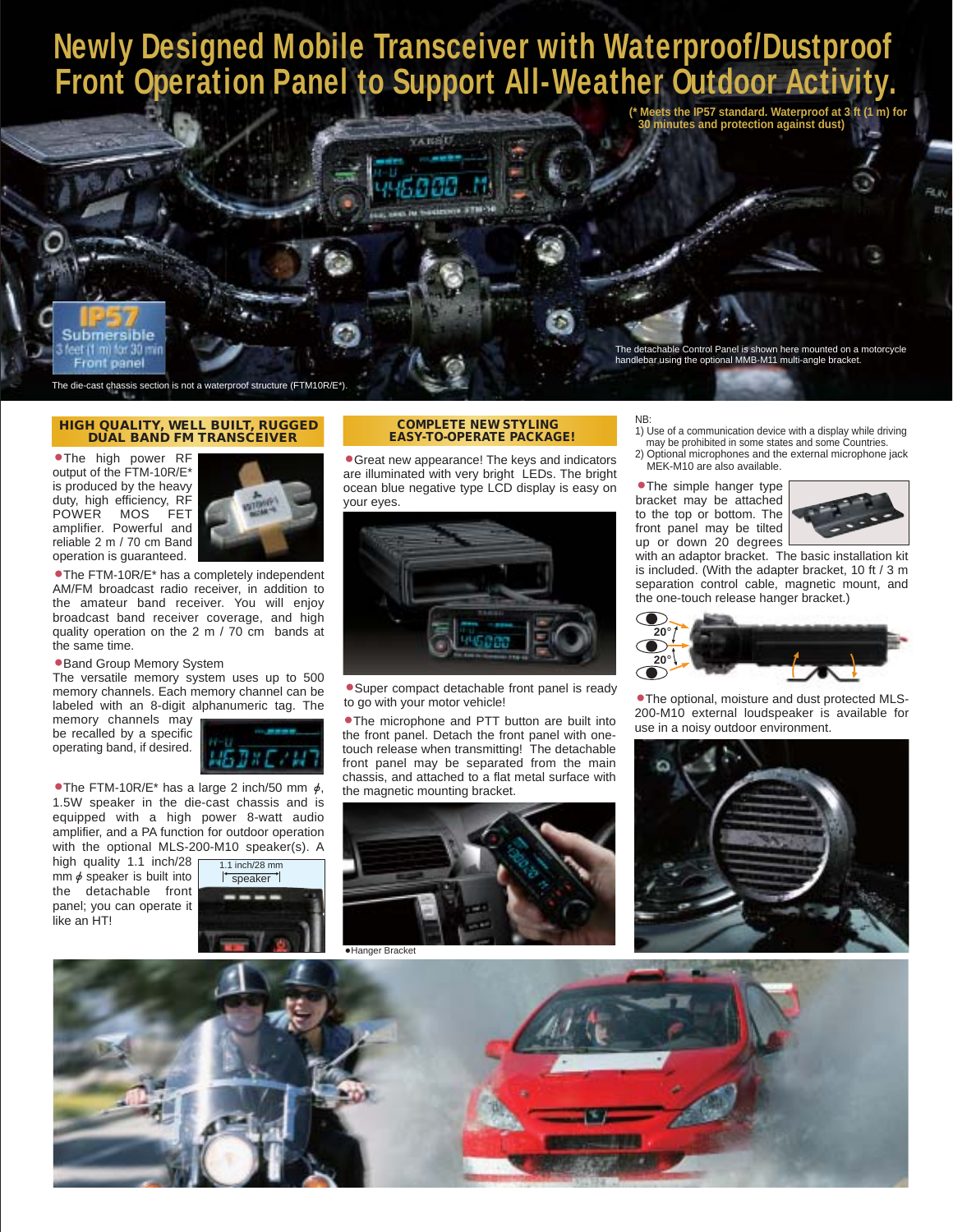**•**Hands-free operation is possible, using the wireless Bluetooth¤ option, and a headset.



# **HEAVY DUTY YET EASY TO OPERATE**

**•**A minimum number of key buttons on the front control panel, for safer operation during motor sports activities. The large multi-functional dial and durable keys are easy to operate even when wearing gloves.



**•**Enjoy your FTM-10/E\* outdoor with your motorcycle, SUV or RV anywhere! The commercial grade front panel meets the IP57 standard. (Waterproof at 3 feet (1 m) for 30 minutes, and protection against dust.) All connectors are waterproof.



Note: The FTM-10R/E\* chassis section is not a waterproof enclosure.

## **FOR YOUR OUTDOOR MOTOR SPORTS ACTIVITIES**

**•**Equipped with a high power 8-watt audio amplifier. Use the PA function with the optional, commercial grade MLS-200-M10 speaker.

**•**With the intercom feature, you can communicate with a fellow passenger. Hands-free intercom operation is available with the optional Bluetooth® function.

**•**AF Dual Monitor Function: Listen to your favorite AM or FM stereo broadcast station, and monitor an amateur band at the same time! External audio input is also available to connect your iPod®!

NB: AF Dual Monitor Function does not permit monitoring two different amateur bands at the same time.



**•**The main body of the FTM-10R/E\* is a solid die-cast aluminum sandwich structure. The high quality die-cast aluminum chassis doubles as the heat sink providing more than enough air-cooled ventilation for the power modules. The sandwich structure also provides far better resistance to vibration and shock than many conventional transceivers and radios.

**•**The design shields against ignition noise and alternator whine for mobile operation!

### **•**The Smart Key feature:

The "F" key on the control panel accesses the most frequently used functions.



**DIMMER INTERCOM MONI PA SCAN SQL LEVEL** Adjust the squelch threshold level. **SSCH TX POWER** Activate Smart Search function Select the transmitter power level Disables the noise squelch, allowing you to hear weak signals. Enables/Disables the PA function. Press PTT to activate. Scan frequencies or memory channels.

**VOL.ITCOM** Adjust the intercom audio level.

### **•**AF Pre-Set Function

The audio volume bar appears on the LCD screen and shows an orange warning if the volume is below a Pre-

set level, preventing you from missing lower volume audio stations.



#### **COMMUNICATE WITH YOUR FRIENDS ON THE ROAD! LOADED WITH MANY HANDY FUNCTIONS FOR USE DURING ALL-WEATHER OUTDOOR MOTOR SPORTS ACTIVITIES**

**•**The Club Channel Monitor function permits your group to always monitor the designated user-defined frequency.

**•**The message function can transmit alphanumeric messages (up to 20 messages/16 characters maximum) with a sender's ID. In an emergency the message can be communicated even in a noisy outdoor environments.



**•**Wireless cloning allows transfer of memory information without any cable.

Note: The Wireless cloning function can only be performed by and between the FTM-10R/E transceivers. Other transceivers and radios are not supported.



**•**Includes an event timer stopwatch with an interval function to support many outdoor motor sports activities.



# **OTHER USEFUL FEATURES**

**•**Tone control **•**Band Up/Down key for easy operation. **•**Simple key locking. **•**Automatic Volume Control can adjust the speaker volume relative to a nearby noisy environment. **•**Dimmer — Display brightness control. **•**Three transmit power levels are available: 50W (70 cm : 40W) / 20W /5W **•**The VOX function includes automatic audio delay on transmit to ensure transmission of the start of your message. **•**The Time-Out Timer (TOT) function can end a continuous transmission after a preset time. **•**The Internet Connection Feature can be used to access the Vertex Standard WiRES-II™ system. **•**Various scanning features. **•**DC input voltage display **•**The Smart Search feature that will scan and load frequencies automatically where activity is found. **•**The ARTS™ (Automatic Range Transponder System) feature which provides audio and/or visual confirmation that another ARTS™ equipped station is within communication range.